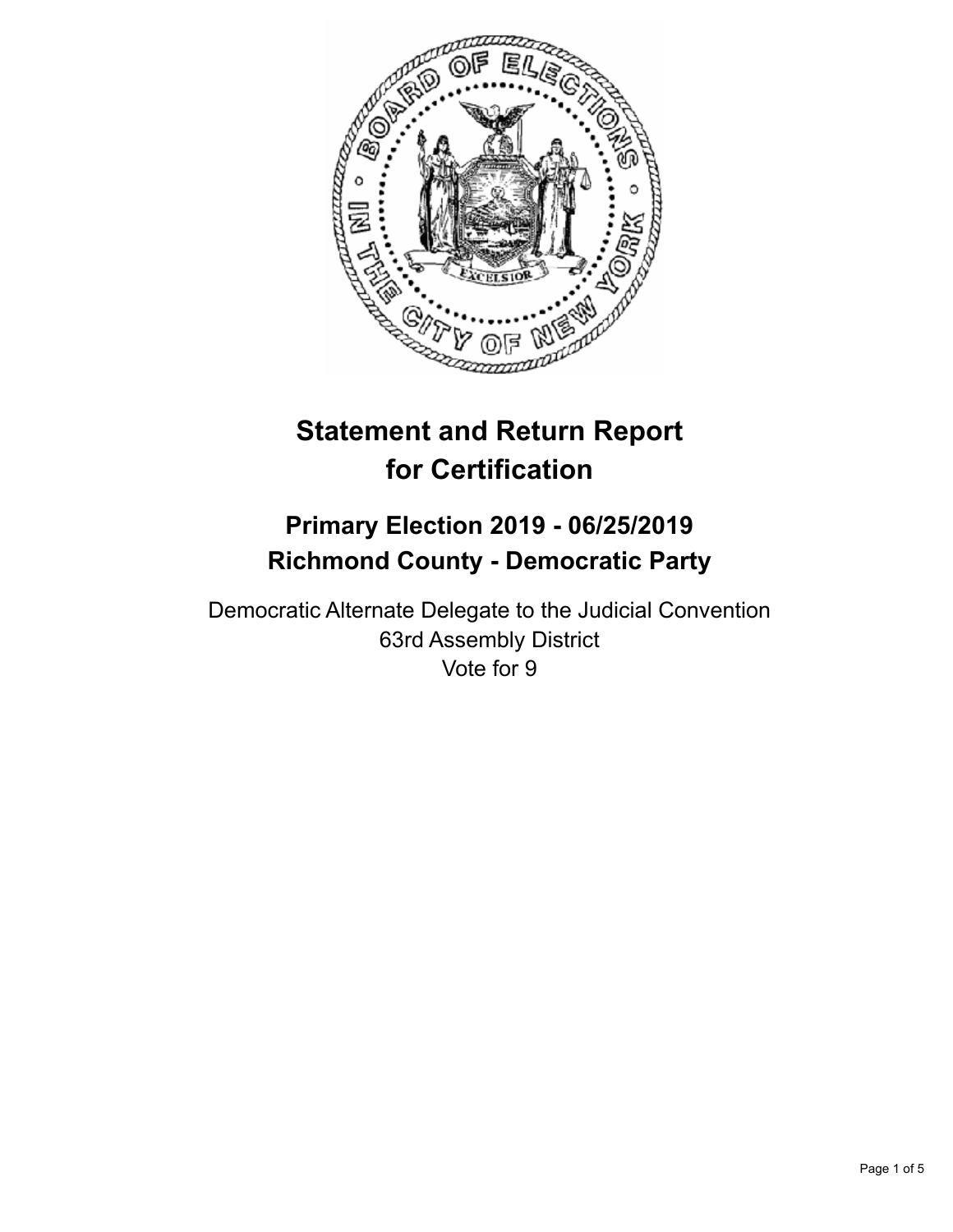

### **Assembly District 63**

| PUBLIC COUNTER                                           | 672          |
|----------------------------------------------------------|--------------|
| MANUALLY COUNTED EMERGENCY                               | 0            |
| <b>ABSENTEE / MILITARY</b>                               | 198          |
| <b>AFFIDAVIT</b>                                         | 0            |
| <b>Total Ballots</b>                                     | 870          |
| Less - Inapplicable Federal/Special Presidential Ballots | 0            |
| <b>Total Applicable Ballots</b>                          | 870          |
| LUZ B. ORTEGA                                            | 243          |
| ELIZABETH J. MCTIGUE                                     | 238          |
| JAMES J. ROMANO                                          | 233          |
| <b>FRANK CORREA</b>                                      | 217          |
| <b>VERNA D. CAMPBELL</b>                                 | 204          |
| PHYLLIS SOBEL                                            | 234          |
| <b>JESSICA SPANTON</b>                                   | 335          |
| BELINDA A. DIXON                                         | 377          |
| <b>BIJU J. KOSHY</b>                                     | 242          |
| MICHELLE A. AKYEMPONG                                    | 293          |
| JOHN N. SOLLAZZO                                         | 355          |
| <b>TERESAA. CIRELLI</b>                                  | 371          |
| IRIT SUSSMAN-MIROCZNIK                                   | 249          |
| <b>ROY MOSKOWITZ</b>                                     | 305          |
| ALLYN J. CRAWFORD                                        | 307          |
| ANTHONY CATALANO (WRITE-IN)                              | 2            |
| CHARLES D. FALL (WRITE-IN)                               | 1            |
| CHRISTINA COPPA (WRITE-IN)                               | $\mathbf 1$  |
| CLINTON DAGGAN (WRITE-IN)                                | 1            |
| DAHA EL-SHEIKH (WRITE-IN)                                | 1            |
| DANIEL ALMODORAR (WRITE-IN)                              | $\mathbf 1$  |
| DANIEL LEIBOWITZ (WRITE-IN)                              | $\mathbf{1}$ |
| EDWARD LEIBOWITZ (WRITE-IN)                              | 1            |
| ELLEN LEIBOWITZ (WRITE-IN)                               | $\mathbf 1$  |
| EMILY S. LEIBOWITZ (WRITE-IN)                            | 1            |
| ERIC LEIBOWITZ (WRITE-IN)                                | 1            |
| ERNEST EANS JR. (WRITE-IN)                               | 1            |
| FRANK M. GIALLOMBARDO (WRITE-IN)                         | 1            |
| HESHAM EL-MELIGY (WRITE-IN)                              | 1            |
| JOHN MCBETH (WRITE-IN)                                   | 1            |
| JONATHAN LEIBOWITZ (WRITE-IN)                            | 1            |
| KANIKA KHANNA (WRITE-IN)                                 | 1            |
| LOUIS PANARELLA (WRITE-IN)                               | 1            |
| MARIA GUASTELLA (WRITE-IN)                               | 1            |
| MAXINE B. LAUSTEIN (WRITE-IN)                            | 1            |
| NICOLE NEGRON (WRITE-IN)                                 | 1            |
| ROBERT LEIBOWITZ (WRITE-IN)                              | 1            |
| ROSANN PANTALENA (WRITE-IN)                              | 1            |
| STEVEN GROSSMAN (WRITE-IN)                               | 1            |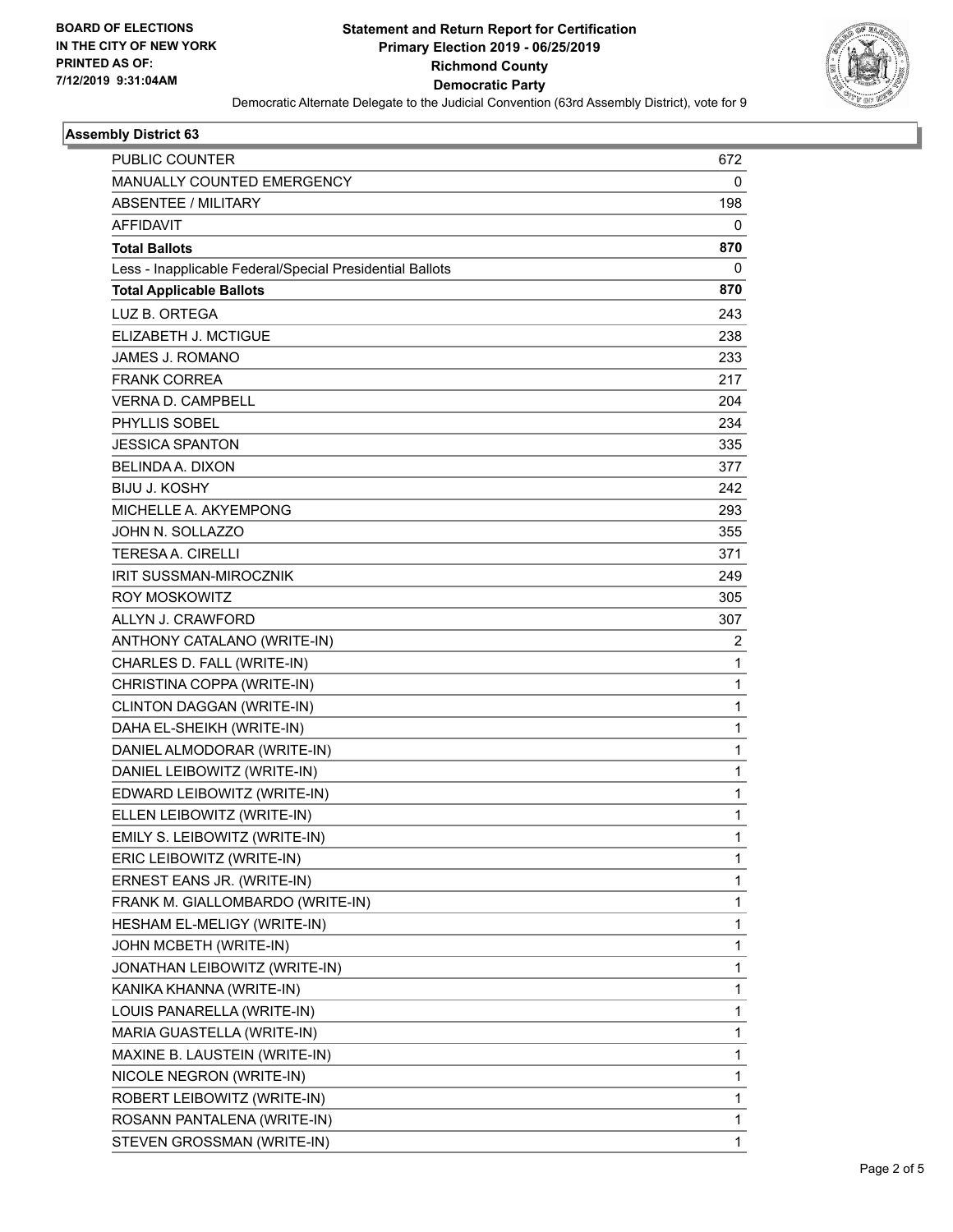

### **Assembly District 63**

| UNATTRIBUTABLE WRITE-IN (WRITE-IN) |       |
|------------------------------------|-------|
| <b>Total Votes</b>                 |       |
| Unrecorded                         | 3.594 |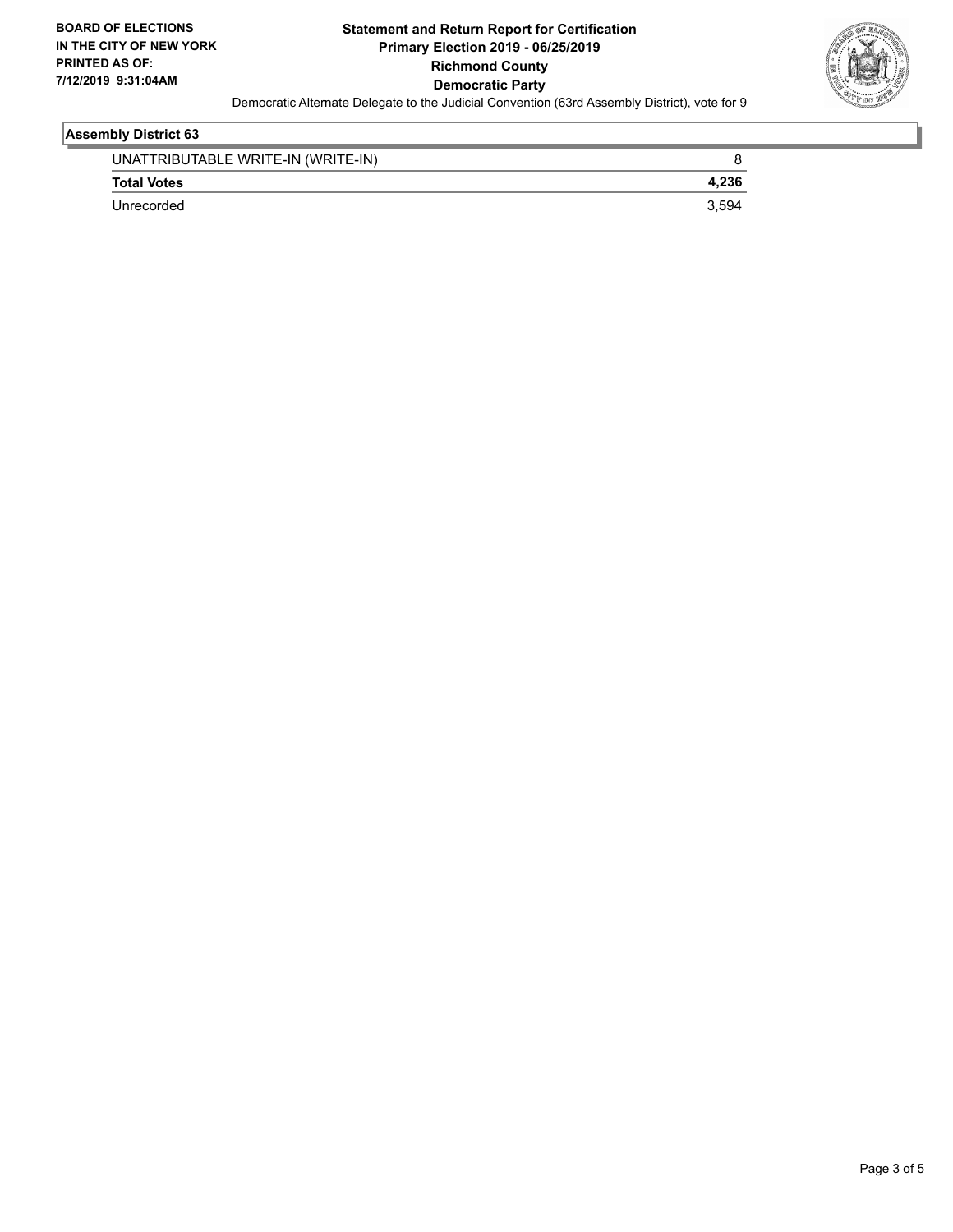

#### **Total for Democratic Alternate Delegate to the Judicial Convention (63rd Assembly District) - Richmond County**

| PUBLIC COUNTER                                           | 672          |
|----------------------------------------------------------|--------------|
| MANUALLY COUNTED EMERGENCY                               | 0            |
| <b>ABSENTEE / MILITARY</b>                               | 198          |
| <b>AFFIDAVIT</b>                                         | 0            |
| <b>Total Ballots</b>                                     | 870          |
| Less - Inapplicable Federal/Special Presidential Ballots | 0            |
| <b>Total Applicable Ballots</b>                          | 870          |
| LUZ B. ORTEGA                                            | 243          |
| ELIZABETH J. MCTIGUE                                     | 238          |
| <b>JAMES J. ROMANO</b>                                   | 233          |
| <b>FRANK CORREA</b>                                      | 217          |
| VERNA D. CAMPBELL                                        | 204          |
| PHYLLIS SOBEL                                            | 234          |
| <b>JESSICA SPANTON</b>                                   | 335          |
| <b>BELINDA A. DIXON</b>                                  | 377          |
| <b>BIJU J. KOSHY</b>                                     | 242          |
| MICHELLE A. AKYEMPONG                                    | 293          |
| JOHN N. SOLLAZZO                                         | 355          |
| <b>TERESA A. CIRELLI</b>                                 | 371          |
| <b>IRIT SUSSMAN-MIROCZNIK</b>                            | 249          |
| ROY MOSKOWITZ                                            | 305          |
| ALLYN J. CRAWFORD                                        | 307          |
| ANTHONY CATALANO (WRITE-IN)                              | 2            |
| CHARLES D. FALL (WRITE-IN)                               | 1            |
| CHRISTINA COPPA (WRITE-IN)                               | 1            |
| CLINTON DAGGAN (WRITE-IN)                                | $\mathbf{1}$ |
| DAHA EL-SHEIKH (WRITE-IN)                                | $\mathbf{1}$ |
| DANIEL ALMODORAR (WRITE-IN)                              | $\mathbf{1}$ |
| DANIEL LEIBOWITZ (WRITE-IN)                              | $\mathbf{1}$ |
| EDWARD LEIBOWITZ (WRITE-IN)                              | $\mathbf{1}$ |
| ELLEN LEIBOWITZ (WRITE-IN)                               | 1            |
| EMILY S. LEIBOWITZ (WRITE-IN)                            | 1            |
| ERIC LEIBOWITZ (WRITE-IN)                                | $\mathbf 1$  |
| ERNEST EANS JR. (WRITE-IN)                               | 1            |
| FRANK M. GIALLOMBARDO (WRITE-IN)                         | 1            |
| HESHAM EL-MELIGY (WRITE-IN)                              | 1            |
| JOHN MCBETH (WRITE-IN)                                   | 1            |
| JONATHAN LEIBOWITZ (WRITE-IN)                            | 1            |
| KANIKA KHANNA (WRITE-IN)                                 | $\mathbf 1$  |
| LOUIS PANARELLA (WRITE-IN)                               | 1            |
| MARIA GUASTELLA (WRITE-IN)                               | 1            |
| MAXINE B. LAUSTEIN (WRITE-IN)                            | 1            |
| NICOLE NEGRON (WRITE-IN)                                 | 1            |
| ROBERT LEIBOWITZ (WRITE-IN)                              | 1            |
| ROSANN PANTALENA (WRITE-IN)                              | $\mathbf{1}$ |
| STEVEN GROSSMAN (WRITE-IN)                               | 1            |